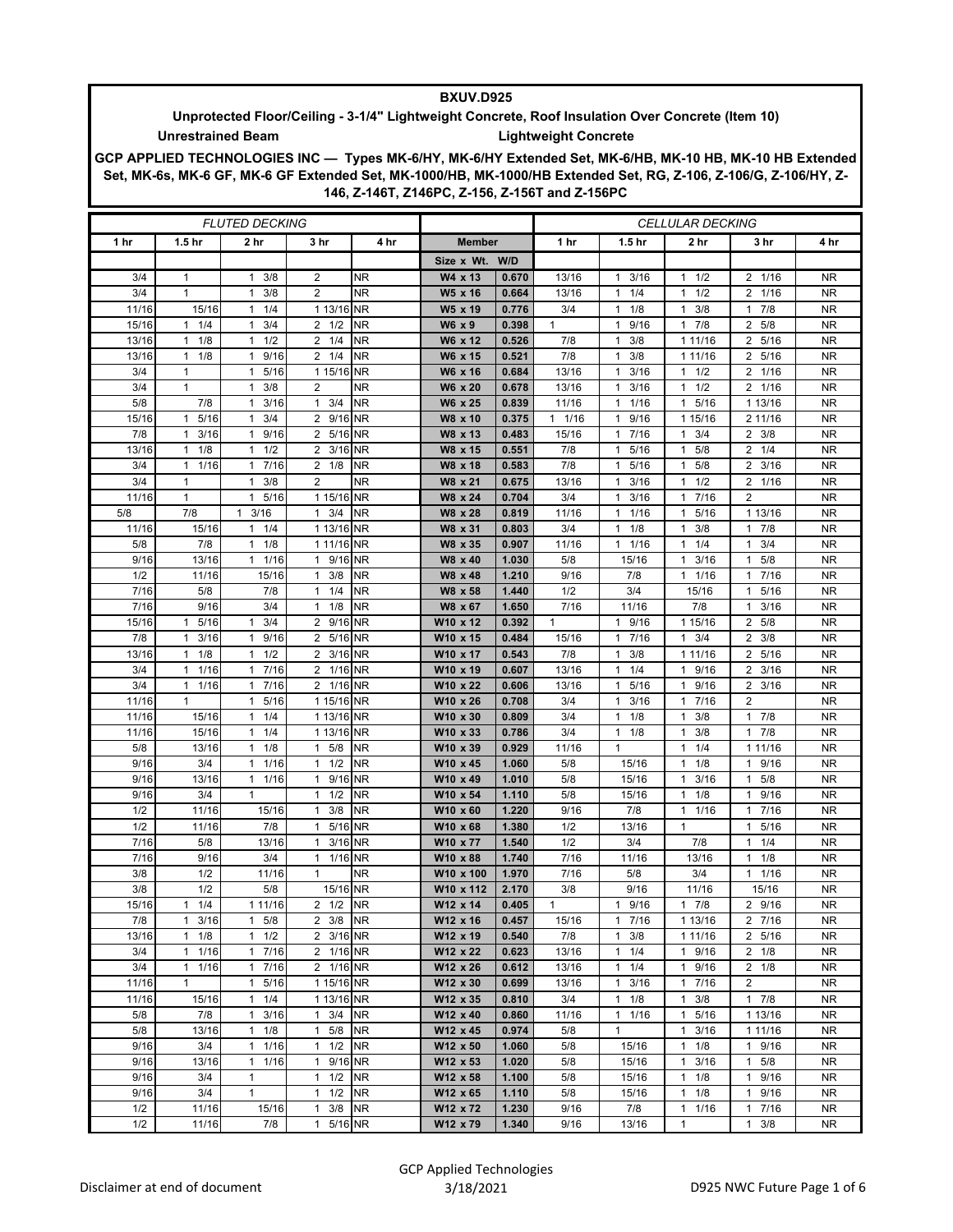| <b>FLUTED DECKING</b> |                      |                       |                        | <b>CELLULAR DECKING</b> |                       |                |                 |                   |                                             |                                 |                        |
|-----------------------|----------------------|-----------------------|------------------------|-------------------------|-----------------------|----------------|-----------------|-------------------|---------------------------------------------|---------------------------------|------------------------|
| 1 <sub>hr</sub>       | 1.5 <sub>hr</sub>    | 2 hr                  | 3 hr                   | 4 hr                    | <b>Member</b>         |                | 1 <sub>hr</sub> | 1.5 <sub>hr</sub> | 2 hr                                        | 3 hr                            | 4 hr                   |
|                       |                      |                       |                        |                         | Size x Wt. W/D        |                |                 |                   |                                             |                                 |                        |
| 7/16                  | 5/8                  | 7/8                   | $1 \t1/4$              | <b>NR</b>               | W12 x 87              | 1.470          | 1/2             | 3/4               | 15/16                                       | $\overline{1}$ $\overline{1}/4$ | <b>NR</b>              |
| 7/16                  | 9/16                 | 13/16                 | $1 \t1/8$              | <b>NR</b>               | W12 x 96              | 1.610          | 1/2             | 11/16             | 7/8                                         | 3/16<br>$\mathbf{1}$            | <b>NR</b>              |
| 3/8                   | 9/16                 | 3/4                   | 1 1/16 NR              |                         | W12 x 106             | 1.770          | 7/16            | 11/16             | 13/16                                       | $1 \t1/8$                       | <b>NR</b>              |
| 3/8                   | 1/2                  | 11/16                 | $\mathbf{1}$           | <b>NR</b>               | W12 x 120             | 1.990          | 7/16            | 5/8               | 3/4                                         | 1                               | <b>NR</b>              |
| 3/8                   | 1/2                  | 5/8                   | 15/16 NR               |                         | W12 x 136             | 2.230          | 3/8             | 9/16              | 11/16                                       | 15/16                           | <b>NR</b>              |
| 3/8                   | 7/16                 | 9/16                  | 7/8                    | <b>NR</b>               | W12 x 152             | 2.450          | 3/8             | 1/2               | 5/8                                         | 7/8                             | NR.                    |
| 3/8                   | 3/8                  | 9/16                  | 3/4                    | <b>NR</b>               | W12 x 170             | 2.720          | 3/8             | 1/2               | 9/16                                        | 13/16                           | <b>NR</b>              |
| 3/8                   | 3/8                  | 1/2                   | 3/4                    | <b>NR</b>               | W12 x 190             | 3.000          | 3/8             | 7/16              | 9/16                                        | 3/4                             | <b>NR</b>              |
| 3/8                   | 3/8                  | 7/16                  | 11/16                  | <b>NR</b>               | W12 x 210             | 3.270          | 3/8             | 7/16              | 1/2                                         | 11/16                           | <b>NR</b>              |
| 3/8                   | 3/8                  | 7/16                  | 5/8                    | <b>NR</b>               | W12 x 230             | 3.550          | 3/8             | 3/8               | 1/2                                         | 5/8                             | <b>NR</b>              |
| 3/8                   | 3/8                  | 7/16                  | 9/16 NR                |                         | W12 x 252             | 3.840          | 3/8             | 3/8               | 7/16                                        | 5/8                             | <b>NR</b>              |
| 3/8                   | 3/8                  | 3/8                   | 9/16 NR                |                         | W12 x 279             | 4.190          | 3/8             | 3/8               | 7/16                                        | 9/16                            | NR.                    |
| 3/8                   | 3/8                  | 3/8                   | 1/2                    | <b>NR</b>               | W12 x 305             | 4.490          | 3/8             | 3/8               | 3/8                                         | 9/16                            | <b>NR</b>              |
| 3/8                   | 3/8                  | 3/8                   | 1/2                    | <b>NR</b>               | W12 x 336             | 4.850          | 3/8             | 3/8               | 3/8                                         | 1/2                             | <b>NR</b>              |
| 13/16                 | 1/8<br>$\mathbf{1}$  | 1/2<br>$\mathbf{1}$   | $2 \t1/4$              | <b>NR</b>               | W14 x 22              | 0.534          | 7/8             | $1 \t3/8$         | 1 11/16                                     | 2 5/16                          | <b>NR</b>              |
| 3/4                   | 1/16<br>$\mathbf{1}$ | 3/8<br>$\mathbf{1}$   | 2 1/16 NR              |                         | W14 x 26              | 0.628          | 13/16           | $1 \t1/4$         | 9/16<br>$\mathbf{1}$                        | $2 \t1/8$                       | <b>NR</b>              |
| 3/4                   | $\mathbf{1}$         | 3/8<br>$\mathbf{1}$   | $\overline{2}$         | <b>NR</b>               | W14 x 30              | 0.644          | 13/16           | $1 \t1/4$         | 1/2<br>$\mathbf{1}$                         | $2 \t1/8$                       | <b>NR</b>              |
| 11/16                 | 15/16                | 5/16<br>$\mathbf{1}$  | 17/8                   | <b>NR</b>               | W14 x 34              | 0.725          | 3/4             | $1 \t3/16$        | 7/16<br>$\mathbf{1}$                        | 2                               | <b>NR</b>              |
| 11/16                 | 15/16                | $1 \t1/4$             | 1 13/16 NR             |                         | W14 x 38              | 0.809          | 3/4             | $1 \t1/8$         | 3/8<br>$\mathbf{1}$                         | $1 \t7/8$                       | NR.                    |
| 5/8                   | 7/8                  | 3/16<br>1             | 1 11/16 NR             |                         | W14 x 43              | 0.874          | 11/16           | $1 \t1/16$        | 5/16<br>$\mathbf{1}$                        | 3/4<br>1                        | NR                     |
| 5/8                   | 13/16                | 1/8<br>$\mathbf{1}$   | $1 \t5/8$              | <b>NR</b>               | W14 x 48              | 0.970          | 5/8             | $\mathbf{1}$      | 3/16<br>$\mathbf{1}$                        | 1 11/16                         | <b>NR</b>              |
| 9/16                  | 3/4                  | 11/16                 | $1 \t1/2$              | <b>NR</b>               | W14 x 53              | 1.060          | 5/8             | 15/16             | 1/8<br>$\mathbf{1}$                         | 1 9/16                          | NR                     |
| 9/16<br>1/2           | 3/4<br>11/16         | $\mathbf{1}$<br>15/16 | $1 \t1/2$<br>$1 \t3/8$ | <b>NR</b><br><b>NR</b>  | W14 x 61<br>W14 x 68  | 1.100<br>1.220 | 5/8<br>9/16     | 15/16<br>7/8      | 1/8<br>$\mathbf{1}$<br>1/16<br>$\mathbf{1}$ | 9/16<br>1<br>7/16<br>1          | NR<br><b>NR</b>        |
| 1/2                   | 11/16                | 15/16                 | 1 5/16 NR              |                         | W14 x 74              | 1.320          | 9/16            | 13/16             | $\mathbf{1}$                                | $1 \t3/8$                       | <b>NR</b>              |
| 7/16                  | 5/8                  | 7/8                   | $1 \t1/4$              | <b>NR</b>               | W14 x 82              | 1.450          | 1/2             | 3/4               | 15/16                                       | 5/16<br>1                       | NR.                    |
| 1/2                   | 11/16                | 15/16                 | 1 5/16 NR              |                         | W14 x 90              | 1.310          | 9/16            | 13/16             | $\mathbf{1}$                                | 3/8<br>1                        | <b>NR</b>              |
| 7/16                  | 5/8                  | 7/8                   | $1 \t1/4$              | <b>NR</b>               | W14 x 99              | 1.430          | 1/2             | 3/4               | 15/16                                       | 5/16<br>1                       | <b>NR</b>              |
| 7/16                  | 5/8                  | 13/16                 | 1 3/16 NR              |                         | W14 x 109             | 1.570          | 1/2             | 3/4               | 7/8                                         | 3/16<br>1                       | NR.                    |
| 7/16                  | 9/16                 | 3/4                   | $1 \t1/8$              | <b>NR</b>               | W14 x 120             | 1.710          | 7/16            | 11/16             | 13/16                                       | $1 \t1/8$                       | <b>NR</b>              |
| 3/8                   | 1/2                  | 11/16                 | 1                      | <b>NR</b>               | W14 x 132             | 1.890          | 7/16            | 5/8               | 3/4                                         | 1 1/16                          | NR                     |
| 3/8                   | 1/2                  | 11/16                 | $\mathbf{1}$           | <b>NR</b>               | W14 x 145             | 1.990          | 7/16            | 5/8               | 3/4                                         | 1                               | <b>NR</b>              |
| 3/8                   | 1/2                  | 5/8                   | 15/16 NR               |                         | W14 x 159             | 2.160          | 3/8             | 9/16              | 11/16                                       | 15/16                           | <b>NR</b>              |
| 3/8                   | 7/16                 | 5/8                   | 7/8                    | <b>NR</b>               | W14 x 176             | 2.380          | 3/8             | 9/16              | 5/8                                         | 7/8                             | <b>NR</b>              |
| 3/8                   | 7/16                 | 9/16                  | 13/16 NR               |                         | W14 x 193             | 2.600          | 3/8             | 1/2               | 5/8                                         | 13/16                           | <b>NR</b>              |
| 3/8                   | 3/8                  | 1/2                   | 3/4                    | <b>NR</b>               | W14 x 211             | 2.810          | 3/8             | 1/2               | 9/16                                        | 13/16                           | <b>NR</b>              |
| 3/8                   | 3/8                  | 1/2                   | 11/16 NR               |                         | W14 x 233             | 3.080          | 3/8             | 7/16              | 9/16                                        | 3/4                             | <b>NR</b>              |
| 3/8                   | 3/8                  | 7/16                  | 11/16 NR               |                         | W14 x 257             | 3.360          | 3/8             | 7/16              | 1/2                                         | 11/16                           | NR                     |
| 3/8                   | 3/8                  | 7/16                  | 5/8                    | <b>NR</b>               | W14 x 283             | 3.660          | 3/8             | 3/8               | 7/16                                        | 5/8                             | <b>NR</b>              |
| 3/8                   | 3/8                  | 3/8                   | 9/16 NR                |                         | W14 x 311             | 3.980          | 3/8             | 3/8               | 7/16                                        | 9/16                            | <b>NR</b>              |
| 3/8                   | 3/8                  | 3/8                   | 9/16 NR                |                         | W14 x 342             | 4.320          | 3/8             | 3/8               | 7/16                                        | 9/16                            | <b>NR</b>              |
| 3/8                   | 3/8                  | 3/8                   | $1/2$ NR               |                         | W14 x 370             | 4.630          | 3/8             | 3/8               | 3/8                                         | 1/2                             | NR.                    |
| 3/8                   | 3/8                  | 3/8                   | $1/2$ NR               |                         | W14 x 398             | 4.930          | 3/8             | 3/8               | 3/8                                         | 1/2                             | <b>NR</b>              |
| 3/8                   | 3/8                  | 3/8                   | 7/16 NR                |                         | W14 x 426             | 5.210          | 3/8             | 3/8               | 3/8                                         | 1/2                             | NR                     |
| 3/8                   | 3/8                  | 3/8                   | 7/16 NR                |                         | W14 x 455             | 5.530          | 3/8             | 3/8               | 3/8                                         | 7/16                            | <b>NR</b>              |
| 3/8                   | 3/8                  | 3/8                   | 7/16 NR                |                         | W14 x 500             | 5.950          | 3/8             | 3/8               | 3/8                                         | 7/16                            | <b>NR</b>              |
| 3/8                   | 3/8                  | 3/8                   | 3/8                    | <b>NR</b>               | W14 x 550             | 6.430          | 3/8             | 3/8               | 3/8                                         | 3/8                             | NR.                    |
| 3/8                   | 3/8                  | 3/8                   | 3/8                    | <b>NR</b>               | W14 x 605             | 6.960          | 3/8             | 3/8               | 3/8                                         | 3/8                             | NR                     |
| 3/8<br>3/8            | 3/8<br>3/8           | 3/8<br>3/8            | 3/8<br>3/8             | <b>NR</b>               | W14 x 665             | 7.490          | 3/8<br>3/8      | 3/8               | 3/8<br>3/8                                  | 3/8                             | <b>NR</b><br><b>NR</b> |
| 13/16                 | $1 \t1/8$            | $\mathbf{1}$<br>1/2   | 2 3/16 NR              | <b>NR</b>               | W14 x 730<br>W16 x 26 | 8.080<br>0.558 | 7/8             | 3/8<br>1 5/16     | $1 \t5/8$                                   | 3/8<br>$2 \t1/4$                | <b>NR</b>              |
| 3/4                   | $\mathbf{1}$         | 3/8<br>$\mathbf{1}$   | $\overline{2}$         | <b>NR</b>               | W16 x 31              | 0.661          |                 | $1 \t1/4$         | 1/2<br>$\mathbf{1}$                         | 2 1/16                          | <b>NR</b>              |
| 11/16                 | $\mathbf{1}$         | 5/16<br>$\mathbf{1}$  | 1 15/16 NR             |                         | W16 x 36              | 0.702          | 13/16<br>3/4    | $1 \t3/16$        | 7/16<br>$\mathbf{1}$                        | $\overline{2}$                  | <b>NR</b>              |
| 11/16                 | 15/16                | $1 \t1/4$             | 1 13/16 NR             |                         | W16 x 40              | 0.780          | 3/4             | $1 \t1/8$         | 3/8<br>$\mathbf{1}$                         | $1 \t7/8$                       | NR                     |
| 5/8                   | 7/8                  | 3/16<br>$\mathbf{1}$  | $1 \t3/4$              | <b>NR</b>               | W16 x 45              | 0.870          | 11/16           | 11/16             | 5/16<br>$\mathbf{1}$                        | $1 \t3/4$                       | <b>NR</b>              |
| 5/8                   | 13/16                | $1 \t1/8$             | 5/8<br>$\mathbf{1}$    | <b>NR</b>               | W16 x 50              | 0.962          | 5/8             | $\mathbf{1}$      | 1/4<br>$\mathbf{1}$                         | 1 11/16                         | NR                     |
| 9/16                  | 3/4                  | $\mathbf{1}$          | $1 \t1/2$              | <b>NR</b>               | W16 x 57              | 1.090          | 5/8             | 15/16             | 1/8<br>$\mathbf{1}$                         | 1 9/16                          | <b>NR</b>              |
| 9/16                  | 3/4                  | $\mathbf{1}$          | $1 \t1/2$              | <b>NR</b>               | W16 x 67              | 1.090          | 5/8             | 15/16             | 1/8<br>$\mathbf{1}$                         | 1 9/16                          | <b>NR</b>              |
| 1/2                   | 11/16                | 15/16                 | 3/8<br>$\mathbf{1}$    | <b>NR</b>               | W16 x 77              | 1.250          | 9/16            | 7/8               | $1 \t1/16$                                  | 1 7/16                          | NR                     |
| 7/16                  | 5/8                  | 7/8                   | $1 \t1/4$              | <b>NR</b>               | W16 x 89              | 1.430          | 1/2             | 3/4               | 15/16                                       | 5/16<br>$\mathbf{1}$            | <b>NR</b>              |
| 7/16                  | 5/8                  | 13/16                 | 1 3/16 NR              |                         | W16 x 100             | 1.590          | 1/2             | 3/4               | 7/8                                         | $1 \t3/16$                      | <b>NR</b>              |
| 3/4                   | $\mathbf{1}$         | 3/8<br>$\mathbf{1}$   | $\overline{2}$         | <b>NR</b>               | W18 x 35              | 0.672          | 13/16           | $1 \t3/16$        | 1/2<br>$\mathbf{1}$                         | 2 1/16                          | NR                     |
| 11/16                 | 15/16                | 1/4<br>$\mathbf{1}$   | 1 7/8 NR               |                         | W18 x 40              | 0.768          | 3/4             | $1 \t1/8$         | 3/8<br>$\mathbf{1}$                         | 1 15/16                         | NR                     |
| $5/8$                 | 7/8                  | 3/16<br>$\mathbf{1}$  | 1 11/16 NR             |                         | W18 x 46              | 0.876          | 11/16           | 11/16             | 5/16<br>$\mathbf{1}$                        | $1 \t3/4$                       | <b>NR</b>              |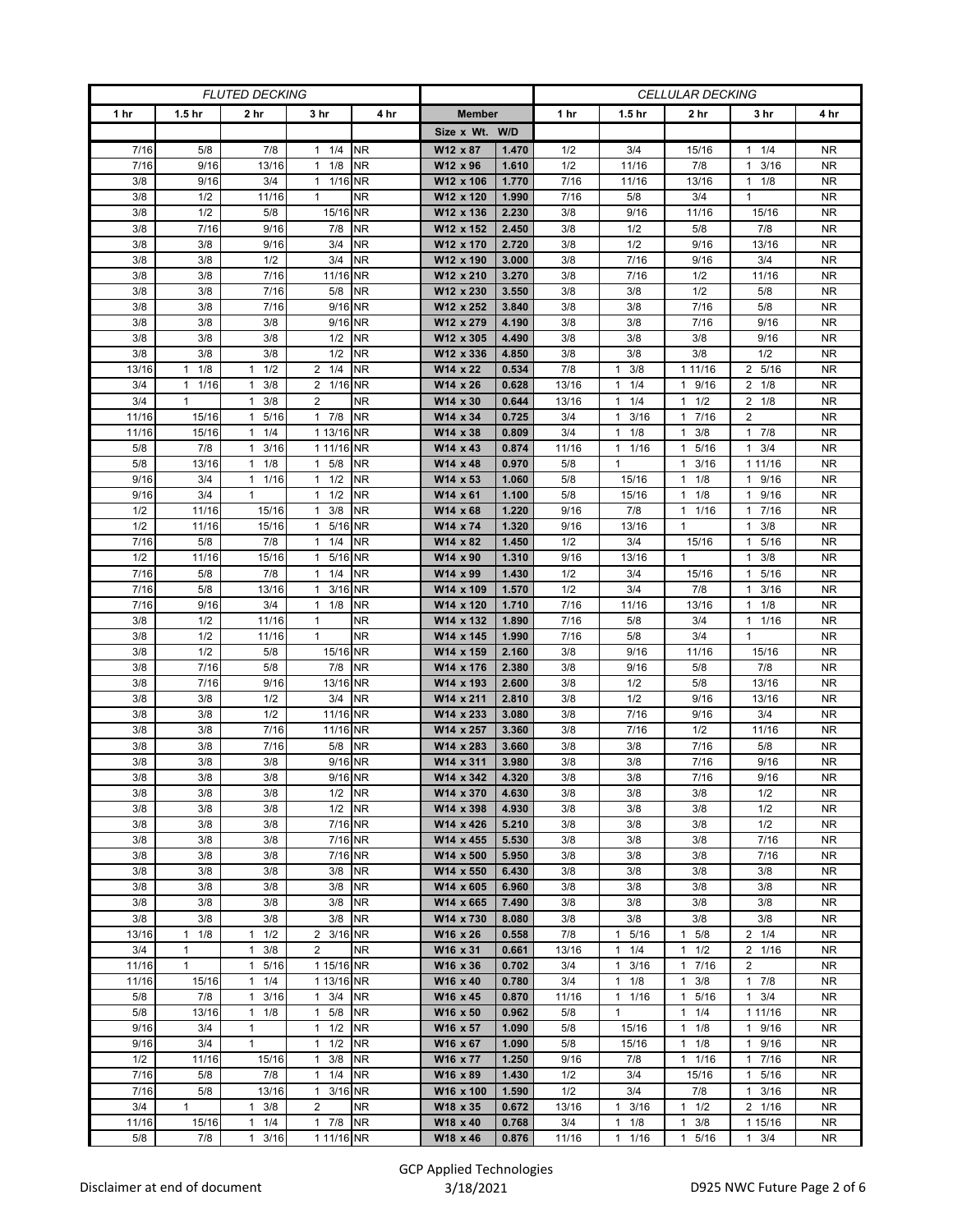| <b>FLUTED DECKING</b> |                   |                      |                         | <b>CELLULAR DECKING</b> |                       |                |                 |                   |                                     |                      |                  |
|-----------------------|-------------------|----------------------|-------------------------|-------------------------|-----------------------|----------------|-----------------|-------------------|-------------------------------------|----------------------|------------------|
| 1 <sub>hr</sub>       | 1.5 <sub>hr</sub> | 2 hr                 | 3 hr                    | 4 hr                    | <b>Member</b>         |                | 1 <sub>hr</sub> | 1.5 <sub>hr</sub> | 2 hr                                | 3 hr                 | 4 hr             |
|                       |                   |                      |                         |                         | Size x Wt. W/D        |                |                 |                   |                                     |                      |                  |
| 5/8                   | 7/8               | $1 \t3/16$           | 1 11/16 NR              |                         | W18 x 50              | 0.880          | 11/16           | $1 \t1/16$        | 5/16<br>$\mathbf{1}$                | $1 \t3/4$            | <b>NR</b>        |
| 5/8                   | 13/16             | 1/8<br>$\mathbf{1}$  | $1 \t5/8$               | <b>NR</b>               | W18 x 55              | 0.963          | 5/8             | $\mathbf{1}$      | 1/4<br>$\mathbf{1}$                 | 1 11/16              | <b>NR</b>        |
| 9/16                  | 13/16             | 1 1/16               | 1 9/16 NR               |                         | W18 x 60              | 1.040          | 5/8             | 15/16             | 3/16<br>$\mathbf{1}$                | $1 \t5/8$            | <b>NR</b>        |
| 9/16                  | 3/4               | $\mathbf{1}$         | 1 7/16 NR               |                         | W18 x 65              | 1.130          | 5/8             | 7/8               | 1/8<br>$\mathbf{1}$                 | 1/2<br>1             | <b>NR</b>        |
| 1/2                   | 11/16             | 15/16                | $1 \t3/8$               | <b>NR</b>               | W18 x 71              | 1.220          | 9/16            | 7/8               | 1/16<br>$\mathbf{1}$                | 17/16                | <b>NR</b>        |
| 9/16                  | 3/4               | $\mathbf{1}$         | 1 7/16 NR               |                         | W18 x 76              | 1.130          | 5/8             | 7/8               | 1/8<br>$\mathbf{1}$                 | 1/2<br>1             | NR.              |
| 1/2                   | 11/16             | 15/16                | $1 \t3/8$               | <b>NR</b>               | W18 x 86              | 1.270          | 9/16            | 13/16             | $\mathbf{1}$                        | 7/16<br>1            | <b>NR</b>        |
| 1/2                   | 5/8               | 7/8                  | $1 \t1/4$               | <b>NR</b>               | W18 x 97              | 1.420          | 1/2             | 3/4               | 15/16                               | 5/16<br>1            | <b>NR</b>        |
| 7/16                  | 5/8               | 13/16                | $1 \t3/16$              | <b>NR</b>               | W18 x 106             | 1.550          | 1/2             | 3/4               | 7/8                                 | 1/4                  | <b>NR</b>        |
| 7/16                  | 9/16              | 3/4                  | $1 \t1/8$               | <b>NR</b>               | W18 x 119             | 1.720          | 7/16            | 11/16             | 13/16                               | 1/8<br>1             | <b>NR</b>        |
| 11/16                 | 15/16             | 5/16<br>$\mathbf{1}$ | $1 \t7/8$               | <b>NR</b>               | W21 x 44              | 0.746          | 3/4             | $1 \t1/8$         | 17/16                               | 1 15/16              | <b>NR</b>        |
| 5/8                   | 7/8               | 3/16<br>1            | $1 \t3/4$               | <b>NR</b>               | W21 x 50              | 0.838          | 11/16           | $1 \t1/16$        | 5/16<br>$\mathbf{1}$                | 1 13/16              | NR.              |
| 5/8                   | 13/16             | 1/8<br>$\mathbf{1}$  | $1 \t5/8$               | <b>NR</b>               | W21 x 57              | 0.952          | 11/16           | 1                 | 1/4<br>$\mathbf{1}$                 | 1 11/16              | <b>NR</b>        |
| 5/8                   | 13/16             | 1/8<br>$\mathbf{1}$  | $1 \t5/8$               | <b>NR</b>               | W21 x 62              | 0.952          | 11/16           | $\mathbf{1}$      | 1/4<br>$\mathbf{1}$                 | 1 1 1 / 16           | <b>NR</b>        |
| 9/16                  | 13/16             | $1 \t1/16$           | 1 9/16                  | <b>NR</b>               | W21 x 68              | 1.040          | 5/8             | 15/16             | 3/16<br>$\mathbf{1}$                | $1 \t5/8$            | NR.              |
| 9/16                  | 3/4               | 1                    | $1 \t1/2$               | <b>NR</b>               | W21 x 73              | 1.110          | 5/8             | 15/16             | 1/8<br>$\mathbf{1}$                 | 1 9/16               | <b>NR</b>        |
| 1/2                   | 11/16             | 15/16                | $1 \t3/8$               | <b>NR</b>               | W21 x 83              | 1.260          | 9/16            | 13/16             | 1/16<br>$\mathbf{1}$                | 7/16<br>$\mathbf{1}$ | <b>NR</b>        |
| 1/2                   | 5/8               | 7/8                  | $1 \t1/4$               | <b>NR</b>               | W21 x 93              | 1.400          | 1/2             | 13/16             | 15/16                               | 5/16<br>$\mathbf{1}$ | <b>NR</b>        |
| 1/2                   | 11/16             | 15/16                | 1 5/16 NR               |                         | W21 x 101             | 1.300          | 9/16            | 13/16             | $\mathbf{1}$                        | $1 \t3/8$            | NR.              |
| 7/16                  | 5/8               | 7/8                  | $1 \t1/4$               | <b>NR</b>               | W21 x 111             | 1.430          | 1/2             | 3/4               | 15/16                               | 5/16                 | NR               |
| 7/16                  | 5/8               | 13/16                | 3/16<br>$\mathbf{1}$    | <b>NR</b>               | W21 x 122             | 1.570          | 1/2             | 3/4               | 7/8                                 | 3/16<br>1            | <b>NR</b>        |
| 7/16                  | 9/16              | 3/4                  | $1 \t1/8$               | <b>NR</b>               | W21 x 132             | 1.680          | 7/16            | 11/16             | 7/8                                 | $1 \t3/16$           | NR               |
| 3/8                   | 9/16              | 11/16                | 1 1/16 NR               |                         | W21 x 147             | 1.870          | 7/16            | 5/8               | 13/16                               | 11/16                | NR               |
| 5/8                   | 7/8               | 3/16<br>$\mathbf{1}$ | $1 \t3/4$               | <b>NR</b>               | W24 x 55              | 0.828          | 11/16           | $1 \t1/16$        | 5/16<br>$\mathbf{1}$                | 1 13/16              | <b>NR</b>        |
| 5/8                   | 13/16             | $1 \t1/8$            | $1 \t5/8$               | <b>NR</b>               | W24 x 62              | 0.934          | 11/16           | $\mathbf{1}$      | 1/4<br>$\mathbf{1}$                 | 1 1 1 / 1 6          | <b>NR</b>        |
| 5/8                   | 13/16             | 1/8<br>$\mathbf{1}$  | $1 \t5/8$               | <b>NR</b>               | W24 x 68              | 0.942          | 11/16           | $\mathbf{1}$      | 1/4<br>$\mathbf{1}$                 | 1 1 1 / 1 6          | NR.              |
| 9/16                  | 13/16             | $1 \t1/16$           | 1 9/16 NR               |                         | W24 x 76              | 1.050          | 5/8             | 15/16             | 3/16<br>$\mathbf{1}$                | 1 9/16               | <b>NR</b>        |
| 9/16                  | 3/4               | $\mathbf{1}$         | 1 7/16 NR               |                         | W24 x 84              | 1.150          | 9/16            | 7/8               | 1/8<br>$\mathbf{1}$<br>$\mathbf{1}$ | 1/2<br>1.            | <b>NR</b>        |
| 1/2<br>1/2            | 11/16<br>11/16    | 15/16<br>15/16       | $1 \t3/8$<br>$1 \t3/8$  | <b>NR</b><br><b>NR</b>  | W24 x 94<br>W24 x 104 | 1.280<br>1.240 | 9/16<br>9/16    | 13/16<br>7/8      | $1 \t1/16$                          | 3/8<br>1<br>1 7/16   | NR.<br><b>NR</b> |
| 1/2                   | 11/16             | 7/8                  | 1 5/16 NR               |                         | W24 x 117             | 1.380          | 1/2             | 13/16             | $\mathbf{1}$                        | 5/16<br>1            | NR               |
| 7/16                  | 5/8               | 13/16                | 1 3/16 NR               |                         | W24 x 131             | 1.540          | 1/2             | 3/4               | 7/8                                 | 1/4<br>1             | <b>NR</b>        |
| 7/16                  | 9/16              | 3/4                  | $1 \t1/8$               | <b>NR</b>               | W24 x 146             | 1.700          | 7/16            | 11/16             | 13/16                               | $1 \t1/8$            | NR.              |
| 3/8                   | 9/16              | 11/16                | 1 1/16 NR               |                         | W24 x 162             | 1.880          | 7/16            | 5/8               | 13/16                               | $1 \t1/16$           | <b>NR</b>        |
| 9/16                  | 13/16             | $1 \t1/16$           | 1 9/16 NR               |                         | W27 x 84              | 1.030          | 5/8             | 15/16             | 3/16<br>$\mathbf{1}$                | 5/8<br>1             | <b>NR</b>        |
| 9/16                  | 3/4               | $\mathbf{1}$         | 1 7/16 NR               |                         | W27 x 94              | 1.150          | 9/16            | 7/8               | 1/8<br>$\mathbf{1}$                 | 1/2<br>1             | <b>NR</b>        |
| 1/2                   | 11/16             | 15/16                | 3/8<br>$\mathbf{1}$     | <b>NR</b>               | W27 x 102             | 1.240          | 9/16            | 7/8               | 1 1/16                              | 7/16<br>$\mathbf{1}$ | NR               |
| 1/2                   | 5/8               | 7/8                  | $1 \t1/4$               | <b>NR</b>               | W27 x 114             | 1.390          | 1/2             | 13/16             | 15/16                               | 5/16<br>1            | NR               |
| 7/16                  | 5/8               | 13/16                | 3/16 NR<br>$\mathbf{1}$ |                         | W27 x 129             | 1.560          | 1/2             | 3/4               | 7/8                                 | 1/4<br>1             | <b>NR</b>        |
| 7/16                  | 5/8               | 13/16                | 1 3/16 NR               |                         | W27 x 146             | 1.550          | 1/2             | 3/4               | 7/8                                 | 1/4<br>1.            | <b>NR</b>        |
| 7/16                  | 9/16              | 3/4                  | $1 \t1/8$               | <b>NR</b>               | W27 x 161             | 1.700          | 7/16            | 11/16             | 13/16                               | 1/8<br>1             | <b>NR</b>        |
| 3/8                   | 9/16              | 11/16                | 1 1/16 NR               |                         | W27 x 178             | 1.870          | 7/16            | 5/8               | 13/16                               | $1 \t1/16$           | NR.              |
| 9/16                  | 13/16             | 11/16                | 1 9/16 NR               |                         | W30 x 90              | 1.020          | 5/8             | 15/16             | $1 \t3/16$                          | 5/8<br>$\mathbf{1}$  | <b>NR</b>        |
| 9/16                  | 3/4               | $\mathbf{1}$         | $1 \t1/2$               | <b>NR</b>               | W30 x 99              | 1.120          | 5/8             | 15/16             | $1 \t1/8$                           | $1 \t1/2$            | NR               |
| 1/2                   | 11/16             | 15/16                | 3/8<br>$\mathbf{1}$     | <b>NR</b>               | W30 x 108             | 1.210          | 9/16            | 7/8               | 1/16<br>$\mathbf{1}$                | 7/16<br>$\mathbf{1}$ | <b>NR</b>        |
| 1/2                   | 11/16             | 15/16                | 1 5/16                  | <b>NR</b>               | W30 x 116             | 1.300          | 9/16            | 13/16             | $\mathbf{1}$                        | 3/8<br>$\mathbf{1}$  | <b>NR</b>        |
| 1/2                   | 5/8               | 7/8                  | $1 \t1/4$               | <b>NR</b>               | W30 x 124             | 1.390          | 1/2             | 13/16             | 15/16                               | 1 5/16               | NR.              |
| 7/16                  | 5/8               | 7/8                  | $1 \t1/4$               | <b>NR</b>               | W30 x 132             | 1.470          | 1/2             | 3/4               | 15/16                               | 1/4<br>$\mathbf{1}$  | NR.              |
| 7/16                  | 9/16              | 3/4                  | $1 \t1/8$               | <b>NR</b>               | W30 x 173             | 1.660          | 7/16            | 11/16             | 7/8                                 | 3/16<br>$\mathbf{1}$ | <b>NR</b>        |
| 3/8                   | 9/16              | 3/4                  | 1 1/16 NR               |                         | W30 x 191             | 1.850          | 7/16            | 5/8               | 13/16                               | 11/16                | <b>NR</b>        |
| 3/8                   | 1/2               | 11/16                | $\mathbf{1}$            | <b>NR</b>               | W30 x 211             | 2.010          | 3/8             | 5/8               | 3/4                                 | $\mathbf{1}$         | NR.              |
| 1/2                   | 11/16             | 15/16                | $1 \t3/8$               | <b>NR</b>               | W33 x 118             | 1.210          | 9/16            | 7/8               | $1 \t1/16$                          | 17/16                | <b>NR</b>        |
| 1/2                   | 11/16             | 15/16                | 1 5/16                  | <b>NR</b>               | W33 x 130             | 1.320          | 9/16            | 13/16             | $\mathbf{1}$                        | $1 \t3/8$            | <b>NR</b>        |
| 7/16                  | 5/8               | 7/8                  | $1 \t1/4$               | <b>NR</b>               | W33 x 141             | 1.430          | 1/2             | 3/4               | 15/16                               | 5/16<br>$\mathbf{1}$ | NR               |
| 7/16                  | 5/8               | 13/16                | 1 3/16 NR               |                         | W33 x 152             | 1.530          | 1/2             | 3/4               | 7/8                                 | $1 \t1/4$            | <b>NR</b>        |
| 7/16                  | 9/16              | 3/4                  | $1 \t1/8$               | <b>NR</b>               | W33 x 169             | 1.700          | 7/16            | 11/16             | 13/16                               | 1/8<br>1             | NR               |
| 3/8                   | 9/16              | 3/4                  | 1 1/16 NR               |                         | W33 x 201             | 1.790          | 7/16            | 11/16             | 13/16                               | 1/8<br>$\mathbf{1}$  | <b>NR</b>        |
| 3/8                   | 1/2               | 11/16                | $\mathbf{1}$            | <b>NR</b>               | W33 x 221             | 1.970          | 7/16            | 5/8               | 3/4                                 | 11/16                | <b>NR</b>        |
| 3/8                   | 1/2               | 5/8                  | 15/16 NR                |                         | W33 x 241             | 2.130          | 3/8             | 9/16              | 11/16                               | 1                    | NR               |
| 1/2                   | 11/16             | 15/16                | $1 \t3/8$               | <b>NR</b>               | W36 x 135             | 1.290          | 9/16            | 13/16             | $\mathbf{1}$                        | $1 \t3/8$            | <b>NR</b>        |
| 7/16                  | 5/8               | 7/8                  | $1 \t1/4$               | <b>NR</b>               | W36 x 150             | 1.430          | 1/2             | 3/4               | 15/16                               | 5/16<br>$\mathbf{1}$ | <b>NR</b>        |
| 7/16                  | 5/8               | 13/16                | 1 3/16 NR               |                         | W36 x 160             | 1.510          | 1/2             | 3/4               | 15/16                               | 1/4<br>1             | NR.              |
| 7/16                  | 5/8               | 13/16                | 1 3/16 NR               |                         | W36 x 170             | 1.600          | 1/2             | 11/16             | 7/8                                 | 3/16<br>$\mathbf{1}$ | NR               |
| 7/16                  | 9/16              | 3/4                  | 1 1/8 NR                |                         | W36 x 182             | 1.720          | 7/16            | 11/16             | 13/16                               | $1 \t1/8$            | <b>NR</b>        |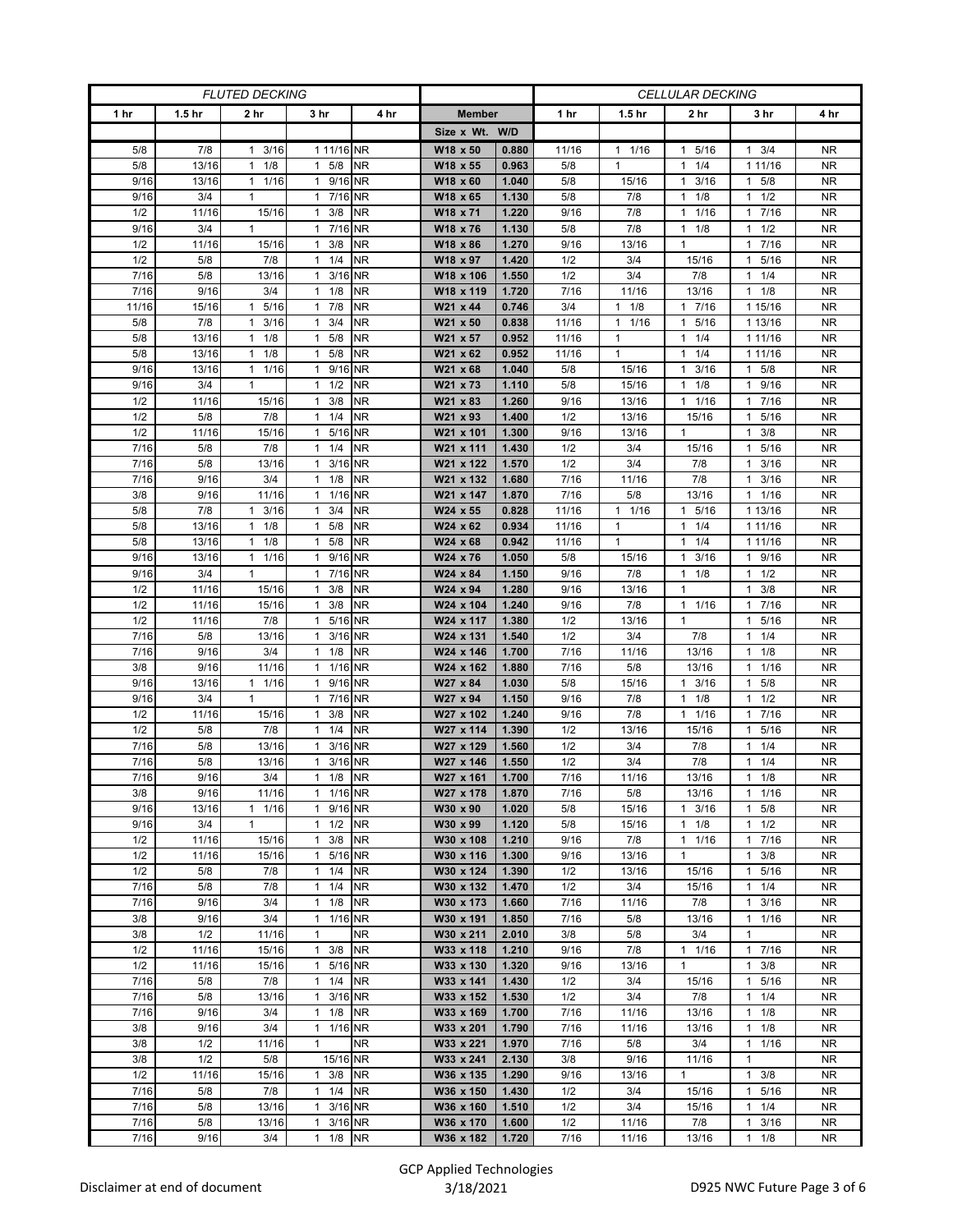| <b>FLUTED DECKING</b> |                      |                      |                     |           |                |       | <b>CELLULAR DECKING</b> |                      |                      |                        |           |
|-----------------------|----------------------|----------------------|---------------------|-----------|----------------|-------|-------------------------|----------------------|----------------------|------------------------|-----------|
| 1 hr                  | 1.5 <sub>hr</sub>    | 2 <sub>hr</sub>      | 3 hr                | 4 hr      | <b>Member</b>  |       | 1 hr                    | 1.5 <sub>hr</sub>    | 2 <sub>hr</sub>      | 3 hr                   | 4 hr      |
|                       |                      |                      |                     |           | Size x Wt. W/D |       |                         |                      |                      |                        |           |
| 3/8                   | 9/16                 | 3/4                  | 1 1/16 NR           |           | W36 x 194      | 1.810 | 7/16                    | 11/16                | 13/16                | 1/8<br>1               | <b>NR</b> |
| 3/8                   | 1/2                  | 11/16                | $\mathbf{1}$        | <b>NR</b> | W36 x 210      | 1.960 | 7/16                    | 5/8                  | 3/4                  | 1/16<br>$\mathbf{1}$   | <b>NR</b> |
| 3/8                   | 1/2                  | 11/16                | $\mathbf{1}$        | <b>NR</b> | W36 x 230      | 1.950 | 7/16                    | 5/8                  | 3/4                  | 11/16                  | <b>NR</b> |
| 3/8                   | 1/2                  | 11/16                | 15/16 NR            |           | W36 x 245      | 2.080 | 3/8                     | 5/8                  | 3/4                  | $\mathbf{1}$           | <b>NR</b> |
| 3/8                   | 7/16                 | 5/8                  | 7/8                 | <b>NR</b> | W36 x 256      | 2.370 | 3/8                     | 9/16                 | 11/16                | 7/8                    | <b>NR</b> |
| 3/8                   | 1/2                  | 5/8                  | 15/16 NR            |           | W36 x 260      | 2.180 | 3/8                     | 9/16                 | 11/16                | 15/16                  | <b>NR</b> |
| 3/8                   | 7/16                 | 5/8                  | 7/8                 | <b>NR</b> | W36 x 280      | 2.350 | 3/8                     | 9/16                 | 11/16                | 7/8                    | <b>NR</b> |
| 3/8                   | 7/16                 | 9/16                 | 13/16 NR            |           | W36 x 300      | 2.500 | 3/8                     | 1/2                  | 5/8                  | 7/8                    | <b>NR</b> |
| 15/16                 | 5/16<br>$\mathbf{1}$ | 3/4<br>1             | 2 9/16 NR           |           | Other          | 0.370 | 1/16<br>$\mathbf{1}$    | 1 9/16               | 1 15/16              | 2 11/16                | <b>NR</b> |
| 15/16                 | 5/16<br>$\mathbf{1}$ | 3/4<br>$\mathbf{1}$  | 2 9/16 NR           |           | Other          | 0.380 | $\mathbf{1}$            | 1 9/16               | 1 15/16              | 2 5/8                  | <b>NR</b> |
| 15/16                 | 5/16<br>$\mathbf{1}$ | 3/4<br>$\mathbf{1}$  | 2 9/16 NR           |           | Other          | 0.390 | $\mathbf{1}$            | 1 9/16               | 1 15/16              | 2 5/8                  | <b>NR</b> |
| 15/16                 | 1/4<br>$\mathbf{1}$  | 1 11/16              | $2 \frac{1}{2}$     | <b>NR</b> | Other          | 0.400 | $\mathbf{1}$            | 9/16<br>$\mathbf{1}$ | 7/8<br>$\mathbf{1}$  | 2 5/8                  | NR        |
| 15/16                 | 1/4<br>1             | 1 11/16              | $2 \frac{1}{2}$     | <b>NR</b> | Other          | 0.410 | $\mathbf{1}$            | $1 \t1/2$            | 7/8<br>$\mathbf{1}$  | 2 9/16                 | <b>NR</b> |
| 7/8                   | 1/4<br>$\mathbf{1}$  | 1 11/16              | 2 7/16 NR           |           | Other          | 0.420 | $\mathbf{1}$            | $1 \t1/2$            | 7/8<br>$\mathbf{1}$  | 2 9/16                 | <b>NR</b> |
| 7/8                   | 1/4<br>$\mathbf{1}$  | 1 11/16              | 2 7/16 NR           |           | Other          | 0.430 | $\mathbf{1}$            | 1/2<br>$\mathbf{1}$  | 1 13/16              | $2 \frac{1}{2}$        | <b>NR</b> |
| 7/8                   | 1/4<br>$\mathbf{1}$  | 5/8<br>$\mathbf{1}$  | 2 7/16 NR           |           | Other          | 0.440 | $\mathbf{1}$            | 1/2<br>$\mathbf{1}$  | 1 13/16              | $2 \frac{1}{2}$        | <b>NR</b> |
| 7/8                   | $\mathbf{1}$<br>3/16 | 5/8<br>$\mathbf{1}$  | $2 \frac{3}{8}$     | <b>NR</b> | Other          | 0.450 | 15/16                   | 7/16<br>$\mathbf{1}$ | 1 13/16              | $2 \frac{1}{2}$        | <b>NR</b> |
| 7/8                   | 3/16<br>$\mathbf{1}$ | 5/8<br>$\mathbf{1}$  | $2 \frac{3}{8}$     | <b>NR</b> | Other          | 0.460 | 15/16                   | 17/16                | 1 13/16              | 2 7/16                 | <b>NR</b> |
| 7/8                   | 3/16<br>1            | 5/8<br>$\mathbf{1}$  | $2 \frac{3}{8}$     | <b>NR</b> | Other          | 0.470 | 15/16                   | 17/16                | 3/4<br>1             | 2 7/16                 | <b>NR</b> |
| 7/8                   | 3/16<br>$\mathbf{1}$ | 9/16<br>$\mathbf{1}$ | 2 5/16 NR           |           | Other          | 0.480 | 15/16                   | 7/16<br>$\mathbf{1}$ | 3/4<br>$\mathbf{1}$  | 7/16<br>$\overline{2}$ | <b>NR</b> |
| 7/8                   | 3/16<br>$\mathbf{1}$ | 9/16<br>$\mathbf{1}$ | 2 5/16 NR           |           | Other          | 0.490 | 15/16                   | 17/16                | 3/4<br>$\mathbf{1}$  | $2 \frac{3}{8}$        | <b>NR</b> |
| 13/16                 | 3/16<br>1            | 9/16<br>$\mathbf{1}$ | 2 5/16 NR           |           | Other          | 0.500 | 15/16                   | $1 \t3/8$            | $\mathbf{1}$<br>3/4  | $2 \frac{3}{8}$        | <b>NR</b> |
| 13/16                 | 1/8<br>$\mathbf{1}$  | 9/16<br>1            | $2 \frac{1}{4}$     | <b>NR</b> | Other          | 0.510 | 15/16                   | 3/8<br>1             | 1 11/16              | 2<br>3/8               | <b>NR</b> |
| 13/16                 | 1/8<br>$\mathbf{1}$  | 9/16<br>$\mathbf{1}$ | $2 \t1/4$           | <b>NR</b> | Other          | 0.520 | 7/8                     | $1 \t3/8$            | 1 11/16              | 2 5/16                 | <b>NR</b> |
| 13/16                 | 1/8<br>1             | $1 \t1/2$            | $2 \t1/4$           | <b>NR</b> | Other          | 0.530 | 7/8                     | $1 \t3/8$            | 1 11/16              | 2 5/16                 | NR        |
| 13/16                 | 1/8<br>$\mathbf{1}$  | 1/2<br>1             | 2 3/16 NR           |           | Other          | 0.540 | 7/8                     | 3/8<br>$\mathbf{1}$  | 1 11/16              | 2 5/16                 | <b>NR</b> |
| 13/16                 | 1/8<br>$\mathbf{1}$  | 1/2<br>$\mathbf{1}$  | 2 3/16 NR           |           | Other          | 0.550 | 7/8                     | 1 5/16               | 5/8<br>$\mathbf{1}$  | $2 \t1/4$              | <b>NR</b> |
| 13/16                 | 1/8<br>$\mathbf{1}$  | $1 \t1/2$            | 2 3/16 NR           |           | Other          | 0.560 | 7/8                     | 1 5/16               | 5/8<br>$\mathbf{1}$  | $2 \t1/4$              | <b>NR</b> |
| 13/16                 | 1/16<br>$\mathbf{1}$ | 1/2<br>$\mathbf{1}$  | $2 \frac{1}{8}$     | <b>NR</b> | Other          | 0.570 | 7/8                     | 5/16<br>$\mathbf{1}$ | 5/8<br>$\mathbf{1}$  | $\overline{2}$<br>1/4  | NR        |
| 13/16                 | $\mathbf{1}$<br>1/16 | 7/16<br>$\mathbf{1}$ | $2 \frac{1}{8}$     | <b>NR</b> | Other          | 0.580 | 7/8                     | 5/16<br>$\mathbf{1}$ | 5/8<br>$\mathbf{1}$  | $2 \frac{3}{16}$       | <b>NR</b> |
| 3/4                   | $\mathbf{1}$<br>1/16 | 1 7/16               | $2 \t1/8$           | <b>NR</b> | Other          | 0.590 | 7/8                     | 5/16<br>$\mathbf{1}$ | 5/8<br>$\mathbf{1}$  | $2 \frac{3}{16}$       | <b>NR</b> |
| 3/4                   | 1/16<br>$\mathbf{1}$ | 7/16<br>$\mathbf{1}$ | $2 \t1/8$           | <b>NR</b> | Other          | 0.600 | 7/8                     | 5/16<br>$\mathbf{1}$ | 9/16<br>$\mathbf{1}$ | $2 \frac{3}{16}$       | NR.       |
| 3/4                   | 1/16<br>$\mathbf{1}$ | 7/16<br>$\mathbf{1}$ | 2 1/16 NR           |           | Other          | 0.610 | 13/16                   | 1/4<br>$\mathbf{1}$  | 9/16<br>$\mathbf{1}$ | 3/16<br>$\overline{2}$ | <b>NR</b> |
| 3/4                   | 1/16<br>1            | 7/16<br>$\mathbf{1}$ | 2 1/16 NR           |           | Other          | 0.620 | 13/16                   | $\mathbf{1}$<br>1/4  | 9/16<br>$\mathbf{1}$ | $2 \t1/8$              | <b>NR</b> |
| 3/4                   | 1/16<br>1            | 3/8<br>$\mathbf{1}$  | 2 1/16 NR           |           | Other          | 0.630 | 13/16                   | 1/4<br>$\mathbf{1}$  | 9/16<br>$\mathbf{1}$ | $2 \t1/8$              | <b>NR</b> |
| 3/4                   | $\mathbf{1}$<br>1/16 | 3/8<br>$\mathbf{1}$  | 2 1/16 NR           |           | Other          | 0.640 | 13/16                   | $1 \t1/4$            | 9/16<br>$\mathbf{1}$ | $2 \t1/8$              | <b>NR</b> |
| 3/4                   | $\mathbf{1}$         | 3/8<br>1             | $\overline{2}$      | <b>NR</b> | Other          | 0.650 | 13/16                   | $1 \t1/4$            | 1/2<br>$\mathbf{1}$  | 2 1/16                 | NR        |
| 3/4                   | $\mathbf{1}$         | 3/8<br>1             | $\overline{2}$      | <b>NR</b> | Other          | 0.660 | 13/16                   | 1/4<br>$\mathbf{1}$  | 1/2<br>$\mathbf{1}$  | 1/16<br>$\overline{2}$ | <b>NR</b> |
| 3/4                   | $\mathbf{1}$         | 3/8<br>$\mathbf{1}$  | $\overline{2}$      | <b>NR</b> | Other          | 0.670 | 13/16                   | 3/16<br>$\mathbf{1}$ | 1/2<br>$\mathbf{1}$  | 2 1/16                 | <b>NR</b> |
| 3/4                   | $\mathbf{1}$         | 3/8<br>1             | $\overline{2}$      | <b>NR</b> | Other          | 0.680 | 13/16                   | 3/16<br>$\mathbf{1}$ | 1/2<br>$\mathbf{1}$  | 2 1/16                 | <b>NR</b> |
| 11/16                 | $\mathbf{1}$         | 5/16<br>$\mathbf{1}$ | 1 15/16 NR          |           | Other          | 0.690 | 13/16                   | 3/16<br>$\mathbf{1}$ | 1/2<br>$\mathbf{1}$  | $\overline{2}$         | <b>NR</b> |
| 11/16                 | $\mathbf{1}$         | 1 5/16               | 1 15/16 NR          |           | Other          | 0.700 | 13/16                   | $1 \t3/16$           | 7/16<br>$\mathbf{1}$ | 2                      | NR        |
| 11/16                 | 1                    | $\mathbf{1}$<br>5/16 | 1 15/16 NR          |           | Other          | 0.710 | 3/4                     | $1 \t3/16$           | $\mathbf{1}$<br>7/16 | $\overline{2}$         | NR.       |
| 11/16                 | $\mathbf{1}$         | 5/16<br>$\mathbf{1}$ | 1 15/16 NR          |           | Other          | 0.720 | 3/4                     | $1 \t3/16$           | $7/16$<br>1          | 2                      | NR.       |
| 11/16                 | 15/16                | 5/16<br>1            | 17/8                | <b>NR</b> | Other          | 0.730 | 3/4                     | $1 \t3/16$           | 7/16<br>$\mathbf{1}$ | 1 15/16                | <b>NR</b> |
| 11/16                 | 15/16                | 5/16<br>$\mathbf{1}$ | 17/8                | <b>NR</b> | Other          | 0.740 | 3/4                     | $1 \t3/16$           | 7/16<br>$\mathbf{1}$ | 1 15/16                | NR        |
| 11/16                 | 15/16                | 1/4<br>$\mathbf{1}$  | 17/8                | <b>NR</b> | Other          | 0.750 | 3/4                     | $1 \t1/8$            | 7/16<br>$\mathbf{1}$ | 1 15/16                | NR.       |
| 11/16                 | 15/16                | 1/4<br>1             | 17/8                | <b>NR</b> | Other          | 0.760 | 3/4                     | $1 \t1/8$            | 3/8<br>$\mathbf{1}$  | 1 15/16                | <b>NR</b> |
| 11/16                 | 15/16                | 1/4<br>$\mathbf{1}$  | 17/8                | <b>NR</b> | Other          | 0.770 | 3/4                     | $1 \t1/8$            | $\mathbf{1}$<br>3/8  | 1 15/16                | <b>NR</b> |
| 11/16                 | 15/16                | $1 \t1/4$            | 1 13/16 NR          |           | Other          | 0.780 | 3/4                     | $1 \t1/8$            | 3/8<br>1             | 17/8                   | NR.       |
| 11/16                 | 15/16                | 1<br>1/4             | 1 13/16 NR          |           | Other          | 0.790 | 3/4                     | $1 \t1/8$            | 3/8<br>$\mathbf{1}$  | 17/8                   | NR.       |
| 11/16                 | 15/16                | $\mathbf{1}$<br>1/4  | 1 13/16 NR          |           | Other          | 0.800 | 3/4                     | $1 \t1/8$            | $\mathbf{1}$<br>3/8  | $1 \t7/8$              | <b>NR</b> |
| 11/16                 | 15/16                | $1 \t1/4$            | 1 13/16 NR          |           | Other          | 0.810 | 3/4                     | $1 \t1/8$            | 3/8<br>$\mathbf{1}$  | 17/8                   | <b>NR</b> |
| 5/8                   | 7/8                  | 3/16<br>$\mathbf{1}$ | $1 \t3/4$           | <b>NR</b> | Other          | 0.820 | 11/16                   | 11/16                | 5/16<br>$\mathbf{1}$ | $\frac{1}{1}$ 13/16    | NR        |
| 5/8                   | 7/8                  | 3/16<br>1            | $1 \t3/4$           | <b>NR</b> | Other          | 0.830 | 11/16                   | 11/16                | 5/16<br>$\mathbf{1}$ | 1 13/16                | <b>NR</b> |
| 5/8                   | 7/8                  | $\mathbf{1}$<br>3/16 | $\mathbf{1}$<br>3/4 | <b>NR</b> | Other          | 0.840 | 11/16                   | 11/16                | 5/16<br>$\mathbf{1}$ | 1 13/16                | <b>NR</b> |
| 5/8                   | 7/8                  | 3/16<br>$\mathbf{1}$ | $1 \t3/4$           | <b>NR</b> | Other          | 0.850 | 11/16                   | $1 \t1/16$           | 5/16<br>$\mathbf{1}$ | 1 13/16                | <b>NR</b> |
| 5/8                   | 7/8                  | 3/16<br>1            | $1 \t3/4$           | <b>NR</b> | Other          | 0.860 | 11/16                   | 11/16                | 5/16<br>$\mathbf{1}$ | 1 13/16                | <b>NR</b> |
| 5/8                   | 7/8                  | 3/16<br>$\mathbf{1}$ | $1 \t3/4$           | <b>NR</b> | Other          | 0.870 | 11/16                   | 11/16                | 5/16<br>$\mathbf{1}$ | $1 \t3/4$              | NR.       |
| 5/8                   | 7/8                  | 3/16<br>$\mathbf{1}$ | 1 11/16 NR          |           | Other          | 0.880 | 11/16                   | 11/16                | 5/16<br>1            | 3/4<br>$\mathbf{1}$    | <b>NR</b> |
| 5/8                   | 7/8                  | 3/16<br>$\mathbf{1}$ | 1 11/16 NR          |           | Other          | 0.890 | 11/16                   | 11/16                | 1/4<br>$\mathbf{1}$  | 3/4<br>1               | <b>NR</b> |
| 5/8                   | 7/8                  | 1<br>1/8             | 1 11/16 NR          |           | Other          | 0.900 | 11/16                   | $1 \t1/16$           | 1/4<br>$\mathbf{1}$  | 3/4                    | NR        |
| 5/8                   | 7/8                  | 1/8<br>$\mathbf{1}$  | 1 11/16 NR          |           | Other          | 0.910 | 11/16                   | $\mathbf{1}$         | 1/4<br>$\mathbf{1}$  | 3/4<br>1               | NR.       |
| 5/8                   | 7/8                  | $1 \t1/8$            | 1 11/16 NR          |           | Other          | 0.920 | 11/16                   | $\mathbf{1}$         | 1/4<br>$\mathbf{1}$  | 3/4<br>$\mathbf{1}$    | <b>NR</b> |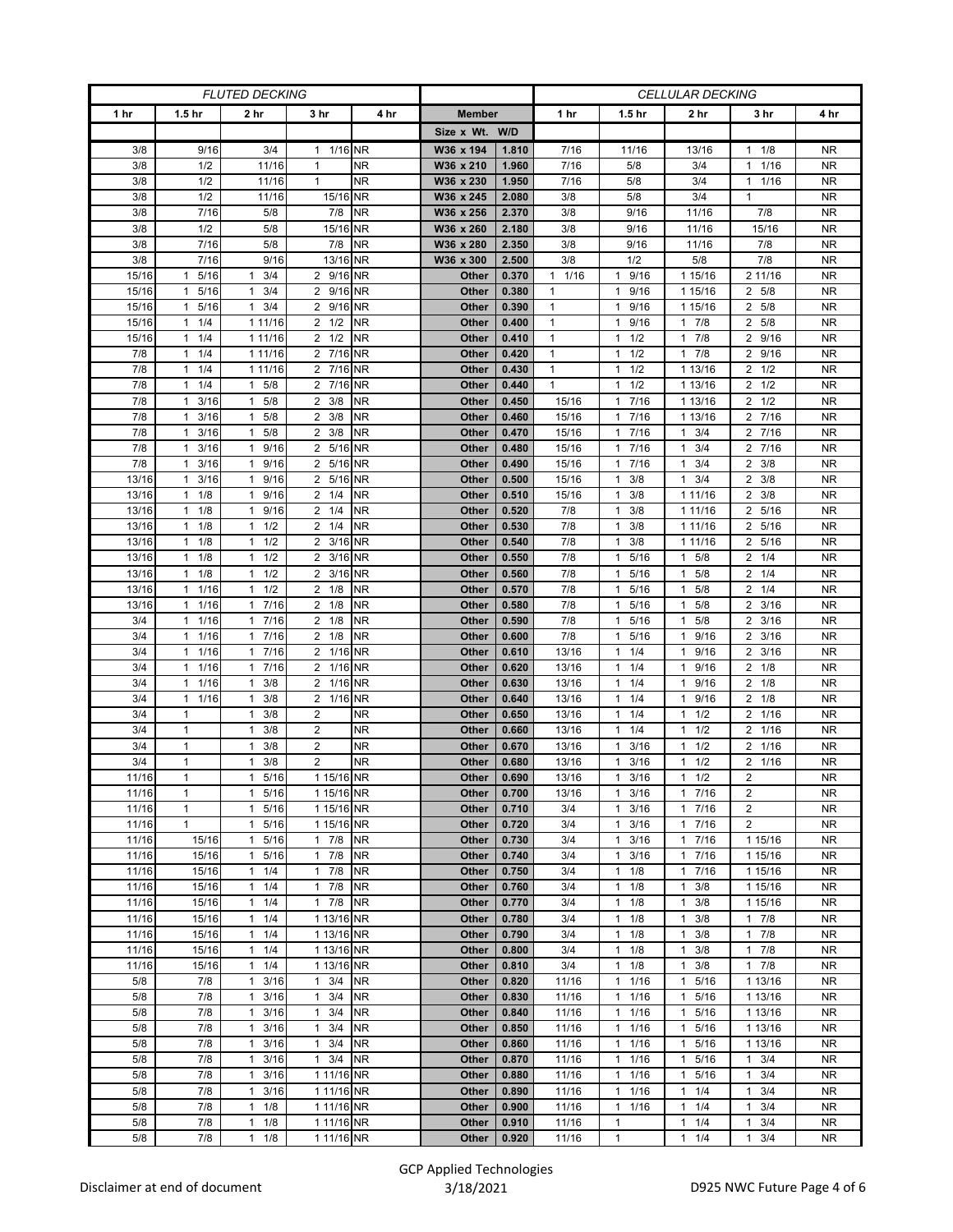| <b>FLUTED DECKING</b> |                   |                      |                         |           |                | <b>CELLULAR DECKING</b> |       |                   |                      |                      |           |  |
|-----------------------|-------------------|----------------------|-------------------------|-----------|----------------|-------------------------|-------|-------------------|----------------------|----------------------|-----------|--|
| 1 hr                  | 1.5 <sub>hr</sub> | 2 <sub>hr</sub>      | 3 hr                    | 4 hr      | <b>Member</b>  |                         | 1 hr  | 1.5 <sub>hr</sub> | 2 hr                 | 3 hr                 | 4 hr      |  |
|                       |                   |                      |                         |           | Size x Wt. W/D |                         |       |                   |                      |                      |           |  |
| 5/8                   | 13/16             | 1/8<br>$\mathbf{1}$  | $1 \t5/8$               | <b>NR</b> | Other          | 0.930                   | 11/16 | $\mathbf{1}$      | 1/4<br>1             | 1 1 1 / 1 6          | <b>NR</b> |  |
| 5/8                   | 13/16             | 1/8<br>1             | 5/8<br>$\mathbf{1}$     | <b>NR</b> | Other          | 0.940                   | 11/16 | $\mathbf{1}$      | 1/4<br>$\mathbf{1}$  | 1 1 1 / 16           | <b>NR</b> |  |
| 5/8                   | 13/16             | 1/8<br>$\mathbf{1}$  | $1 \t5/8$               | <b>NR</b> | Other          | 0.950                   | 11/16 | $\mathbf{1}$      | 1/4<br>1             | 1 1 1 / 16           | <b>NR</b> |  |
| 5/8                   | 13/16             | 1/8<br>1             | 5/8<br>$\mathbf{1}$     | <b>NR</b> | Other          | 0.960                   | 11/16 | $\mathbf{1}$      | 1/4<br>1             | 1 1 1/16             | <b>NR</b> |  |
| 5/8                   | 13/16             | 1/8<br>$\mathbf{1}$  | 5/8<br>$\mathbf{1}$     | <b>NR</b> | Other          | 0.970                   | 5/8   | $\mathbf{1}$      | 3/16<br>$\mathbf{1}$ | 1 11/16              | <b>NR</b> |  |
| 9/16                  | 13/16             | 1/8<br>$\mathbf{1}$  | 5/8<br>$\mathbf{1}$     | <b>NR</b> | Other          | 0.980                   | 5/8   | $\mathbf{1}$      | 3/16<br>1            | 1 11/16              | <b>NR</b> |  |
| 9/16                  | 13/16             | 1/16<br>$\mathbf{1}$ | 1 9/16 NR               |           | Other          | 0.990                   | 5/8   | $\mathbf{1}$      | 3/16<br>1            | 5/8<br>1             | NR.       |  |
| 9/16                  | 13/16             | 1/16<br>1            | 1 9/16 NR               |           | Other          | 1.000                   | 5/8   | $\mathbf{1}$      | 3/16<br>$\mathbf{1}$ | 5/8<br>1             | <b>NR</b> |  |
| 9/16                  | 13/16             | 1<br>1/16            | 1 9/16 NR               |           | Other          | 1.010                   | 5/8   | 15/16             | 3/16<br>1            | 5/8                  | <b>NR</b> |  |
| 9/16                  | 13/16             | 1/16<br>1            | 1 9/16 NR               |           | Other          | 1.020                   | 5/8   | 15/16             | 3/16<br>$\mathbf{1}$ | 5/8<br>1             | <b>NR</b> |  |
| 9/16                  | 13/16             | 1/16<br>$\mathbf{1}$ | 1 9/16 NR               |           | Other          | 1.030                   | 5/8   | 15/16             | 3/16<br>$\mathbf{1}$ | 5/8<br>1             | <b>NR</b> |  |
| 9/16                  | 13/16             | $\mathbf{1}$<br>1/16 | 1 9/16 NR               |           | Other          | 1.040                   | 5/8   | 15/16             | 3/16<br>1            | 5/8<br>1             | <b>NR</b> |  |
| 9/16                  | 13/16             | 1/16<br>1            | 9/16 NR<br>$\mathbf{1}$ |           | Other          | 1.050                   | 5/8   | 15/16             | 3/16<br>1            | 9/16<br>1            | <b>NR</b> |  |
| 9/16                  | 3/4               | 1/16<br>$\mathbf{1}$ | $1 \t1/2$               | <b>NR</b> | Other          | 1.060                   | 5/8   | 15/16             | 1/8<br>$\mathbf{1}$  | 9/16<br>$\mathbf{1}$ | <b>NR</b> |  |
| 9/16                  | 3/4               | 1<br>1/16            | $1 \t1/2$               | <b>NR</b> | Other          | 1.070                   | 5/8   | 15/16             | 1/8<br>1             | 9/16<br>1            | <b>NR</b> |  |
| 9/16                  | 3/4               | 1/16<br>1            | $1 \t1/2$               | <b>NR</b> | Other          | 1.080                   | 5/8   | 15/16             | 1/8<br>$\mathbf{1}$  | 9/16<br>1            | <b>NR</b> |  |
| 9/16                  | 3/4               | $\mathbf{1}$         | $1 \t1/2$               | <b>NR</b> | Other          | 1.090                   | 5/8   | 15/16             | 1/8<br>$\mathbf{1}$  | 9/16<br>1            | <b>NR</b> |  |
| 9/16                  | 3/4               | $\mathbf{1}$         | $1 \t1/2$               | <b>NR</b> | Other          | 1.100                   | 5/8   | 15/16             | 1<br>1/8             | 9/16<br>1            | NR.       |  |
| 9/16                  | 3/4               | $\mathbf{1}$         | $1 \t1/2$               | <b>NR</b> | Other          | 1.110                   | 5/8   | 15/16             | 1/8<br>$\mathbf{1}$  | 9/16<br>1            | <b>NR</b> |  |
| 9/16                  | 3/4               | $\mathbf{1}$         | $1 \t1/2$               | <b>NR</b> | Other          | 1.120                   | 5/8   | 15/16             | 1/8<br>1             | 1/2<br>1             | <b>NR</b> |  |
| 9/16                  | 3/4               | $\mathbf{1}$         | 1 7/16 NR               |           | Other          | 1.130                   | 5/8   | 7/8               | 1/8<br>1             | 1/2<br>1             | <b>NR</b> |  |
| 9/16                  | 3/4               | $\mathbf{1}$         | 1 7/16 NR               |           | Other          | 1.140                   | 9/16  | 7/8               | 1/8<br>1             | 1/2<br>$\mathbf{1}$  | <b>NR</b> |  |
| 9/16                  | 3/4               | $\mathbf{1}$         | 7/16 NR<br>$\mathbf{1}$ |           | Other          | 1.150                   | 9/16  | 7/8               | 1/8<br>1             | 1/2<br>1             | <b>NR</b> |  |
| 9/16                  | 3/4               | $\mathbf{1}$         | 7/16 NR<br>$\mathbf{1}$ |           | Other          | 1.160                   | 9/16  | 7/8               | 1/16<br>1            | 1/2<br>1             | <b>NR</b> |  |
|                       |                   |                      |                         |           |                |                         |       |                   |                      |                      |           |  |
| 9/16                  | 3/4               | $\mathbf{1}$         | 1 7/16 NR               |           | Other          | 1.170                   | 9/16  | 7/8               | 1/16<br>1<br>1       | $1 \t1/2$            | NR.       |  |
| 1/2                   | 3/4               | $\mathbf{1}$         | 1 7/16 NR               |           | Other          | 1.180                   | 9/16  | 7/8               | 1/16                 | 1/2<br>1             | <b>NR</b> |  |
| 1/2                   | 3/4               | $\mathbf{1}$         | 1 7/16 NR               |           | Other          | 1.190                   | 9/16  | 7/8               | 1/16<br>$\mathbf{1}$ | $7/16$<br>1          | <b>NR</b> |  |
| 1/2                   | 3/4               | 15/16                | 17/16                   | <b>NR</b> | Other          | 1.200                   | 9/16  | 7/8               | 1/16<br>1            | 17/16                | NR.       |  |
| 1/2                   | 11/16             | 15/16                | 3/8<br>$\mathbf{1}$     | <b>NR</b> | Other          | 1.210                   | 9/16  | 7/8               | 1/16<br>$\mathbf{1}$ | 7/16<br>1            | <b>NR</b> |  |
| 1/2                   | 11/16             | 15/16                | $1 \t3/8$               | <b>NR</b> | Other          | 1.220                   | 9/16  | 7/8               | 1/16<br>$\mathbf{1}$ | 7/16<br>1            | <b>NR</b> |  |
| 1/2                   | 11/16             | 15/16                | 3/8<br>$\mathbf{1}$     | <b>NR</b> | Other          | 1.230                   | 9/16  | 7/8               | 1/16<br>1            | 17/16                | <b>NR</b> |  |
| 1/2                   | 11/16             | 15/16                | $1 \t3/8$               | <b>NR</b> | Other          | 1.240                   | 9/16  | 7/8               | 1/16<br>1            | 7/16<br>1            | <b>NR</b> |  |
| 1/2                   | 11/16             | 15/16                | $1 \t3/8$               | <b>NR</b> | Other          | 1.250                   | 9/16  | 7/8               | 1/16<br>$\mathbf{1}$ | 7/16<br>$\mathbf{1}$ | <b>NR</b> |  |
| 1/2                   | 11/16             | 15/16                | 3/8<br>$\mathbf{1}$     | <b>NR</b> | Other          | 1.260                   | 9/16  | 13/16             | 1/16<br>1            | 7/16<br>$\mathbf{1}$ | <b>NR</b> |  |
| 1/2                   | 11/16             | 15/16                | $1 \t3/8$               | <b>NR</b> | Other          | 1.270                   | 9/16  | 13/16             | $\mathbf{1}$         | 7/16<br>1            | <b>NR</b> |  |
| 1/2                   | 11/16             | 15/16                | $1 \t3/8$               | <b>NR</b> | Other          | 1.280                   | 9/16  | 13/16             | $\mathbf{1}$         | 3/8<br>1             | <b>NR</b> |  |
| 1/2                   | 11/16             | 15/16                | 3/8<br>$\mathbf{1}$     | <b>NR</b> | Other          | 1.290                   | 9/16  | 13/16             | $\mathbf{1}$         | 3/8                  | <b>NR</b> |  |
| 1/2                   | 11/16             | 15/16                | 5/16 NR<br>$\mathbf{1}$ |           | Other          | 1.300                   | 9/16  | 13/16             | $\mathbf{1}$         | 3/8<br>1             | <b>NR</b> |  |
| 1/2                   | 11/16             | 15/16                | 1 5/16 NR               |           | Other          | 1.310                   | 9/16  | 13/16             | $\mathbf{1}$         | 3/8<br>1             | <b>NR</b> |  |
| 1/2                   | 11/16             | 15/16                | 5/16 NR<br>$\mathbf{1}$ |           | Other          | 1.320                   | 9/16  | 13/16             | $\mathbf{1}$         | 3/8<br>1             | <b>NR</b> |  |
| 1/2                   | 11/16             | 7/8                  | 1 5/16 NR               |           | Other          | 1.330                   | 9/16  | 13/16             | $\mathbf{1}$         | 3/8<br>$\mathbf{1}$  | <b>NR</b> |  |
| 1/2                   | 11/16             | 7/8                  | 1 5/16 NR               |           | Other          | 1.340                   | 9/16  | 13/16             | $\mathbf{1}$         | 3/8<br>$\mathbf{1}$  | <b>NR</b> |  |
| 1/2                   | 11/16             | 7/8                  | 1 5/16 NR               |           | Other          | 1.350                   | 9/16  | 13/16             | $\mathbf{1}$         | 3/8<br>1             | NR        |  |
| 1/2                   | 11/16             | 7/8                  | 1 5/16 NR               |           | Other          | 1.360                   | 1/2   | 13/16             | 1                    | 5/16<br>1            | NR        |  |
| 1/2                   | 11/16             | 7/8                  | 5/16 NR<br>$\mathbf{1}$ |           | Other          | 1.370                   | 1/2   | 13/16             | $\mathbf{1}$         | 5/16                 | <b>NR</b> |  |
| 1/2                   | 11/16             | 7/8                  | 5/16 NR<br>$\mathbf{1}$ |           | Other          | 1.380                   | 1/2   | 13/16             | $\mathbf{1}$         | 5/16<br>1            | <b>NR</b> |  |
| 1/2                   | 5/8               | 7/8                  | $1 \t1/4$               | <b>NR</b> | Other          | 1.390                   | 1/2   | 13/16             | 15/16                | 1 5/16               | <b>NR</b> |  |
| 1/2                   | 5/8               | 7/8                  | $1 \t1/4$               | <b>NR</b> | Other          | 1.400                   | 1/2   | 13/16             | 15/16                | 5/16<br>1            | <b>NR</b> |  |
| 1/2                   | 5/8               | 7/8                  | $1 \t1/4$               | <b>NR</b> | Other          | 1.410                   | 1/2   | 13/16             | 15/16                | 5/16<br>$\mathbf{1}$ | <b>NR</b> |  |
| 1/2                   | 5/8               | 7/8                  | $1 \t1/4$               | <b>NR</b> | Other          | 1.420                   | 1/2   | 3/4               | 15/16                | 1 5/16               | NR.       |  |
| 7/16                  | 5/8               | 7/8                  | $1 \t1/4$               | <b>NR</b> | Other          | 1.430                   | 1/2   | 3/4               | 15/16                | 5/16<br>1            | <b>NR</b> |  |
| 7/16                  | 5/8               | 7/8                  | $1 \t1/4$               | NR        | Other          | 1.440                   | 1/2   | 3/4               | 15/16                | 5/16<br>1            | <b>NR</b> |  |
| 7/16                  | 5/8               | 7/8                  | $1 \t1/4$               | <b>NR</b> | Other          | 1.450                   | 1/2   | 3/4               | 15/16                | 5/16<br>$\mathbf{1}$ | NR        |  |
| 7/16                  | 5/8               | 7/8                  | $1 \t1/4$               | <b>NR</b> | Other          | 1.460                   | 1/2   | 3/4               | 15/16                | 1/4<br>1             | NR.       |  |
| 7/16                  | 5/8               | 7/8                  | $1 \t1/4$               | <b>NR</b> | Other          | 1.470                   | 1/2   | 3/4               | 15/16                | 1/4<br>1             | <b>NR</b> |  |
| 7/16                  | 5/8               | 13/16                | $1 \t1/4$               | <b>NR</b> | Other          | 1.480                   | 1/2   | 3/4               | 15/16                | 1/4<br>1             | <b>NR</b> |  |
| 7/16                  | 5/8               | 13/16                | $1 \t1/4$               | <b>NR</b> | Other          | 1.490                   | 1/2   | 3/4               | 15/16                | 1/4<br>1             | <b>NR</b> |  |
| 7/16                  | 5/8               | 13/16                | 3/16<br>$\mathbf{1}$    | <b>NR</b> | Other          | 1.500                   | 1/2   | 3/4               | 15/16                | 1/4<br>1             | <b>NR</b> |  |
| 7/16                  | 5/8               | 13/16                | 1 3/16 NR               |           | Other          | 1.510                   | 1/2   | 3/4               | 15/16                | 1/4<br>1             | NR.       |  |
| 7/16                  | 5/8               | 13/16                | 1 3/16 NR               |           | Other          | 1.520                   | 1/2   | 3/4               | 15/16                | 1/4<br>1             | <b>NR</b> |  |
| 7/16                  | 5/8               | 13/16                | 1 3/16 NR               |           | Other          | 1.530                   | 1/2   | 3/4               | 7/8                  | 1/4<br>$\mathbf{1}$  | <b>NR</b> |  |
| 7/16                  | 5/8               | 13/16                | 3/16 NR<br>$\mathbf{1}$ |           | Other          | 1.540                   | 1/2   | 3/4               | 7/8                  | 1/4<br>1             | NR        |  |
| 7/16                  | 5/8               | 13/16                | 3/16 NR<br>1            |           | Other          | 1.550                   | 1/2   | 3/4               | 7/8                  | 1/4<br>1             | NR        |  |
| 7/16                  | 5/8               | 13/16                | 1 3/16 NR               |           | Other          | 1.560                   | 1/2   | 3/4               | 7/8                  | 1/4<br>$\mathbf{1}$  | <b>NR</b> |  |